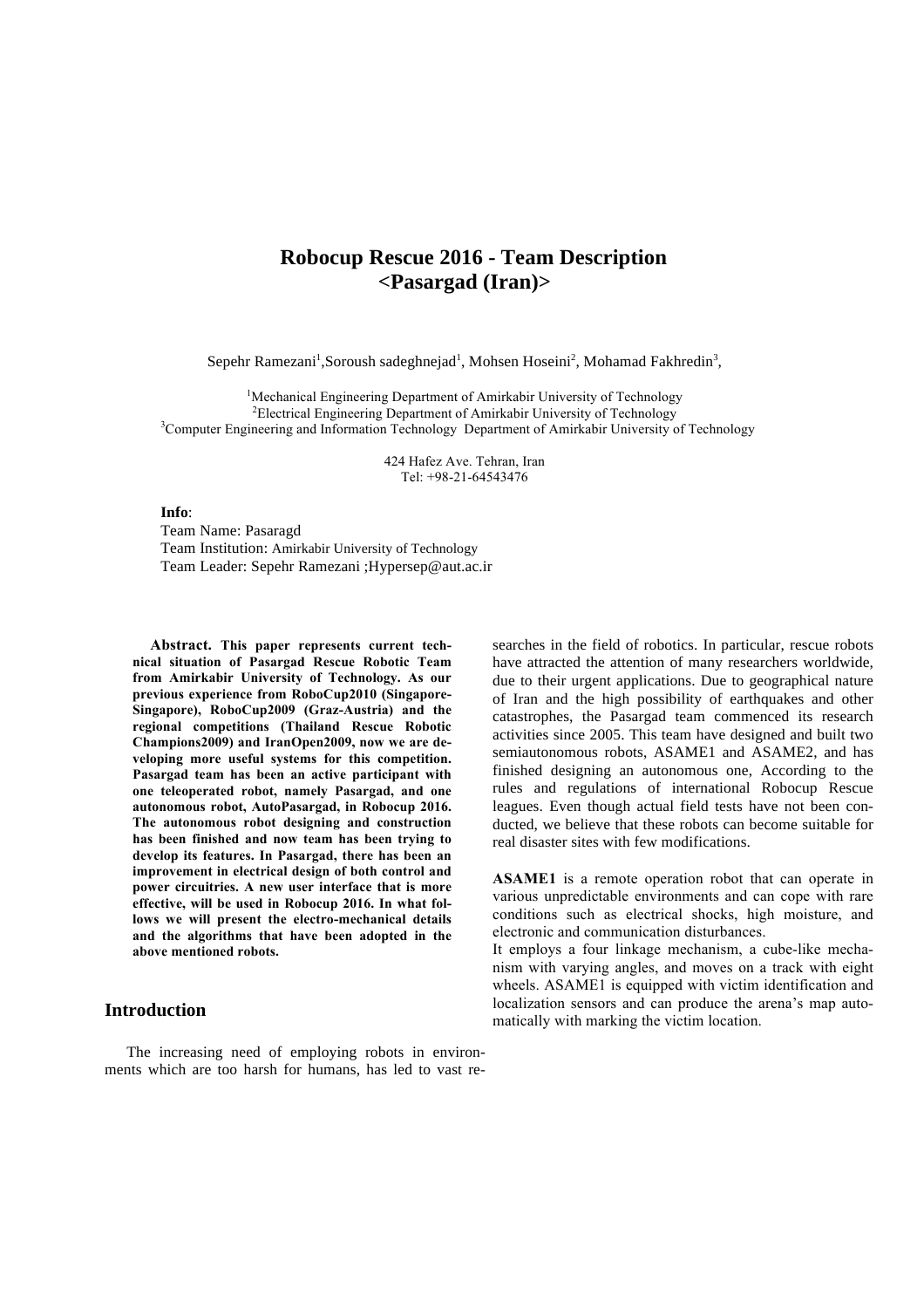

**Fig.1.** ASAME 1

**ASAME2** is particularly capable of moving across various difficult environmental obstacles. It has four linear self-locking links that can rotate relative to the main body independently of each other. A manipulator has been designed on top of this robot that facilitates the movement of camera and the group of sensors. (Fig 4) This mechanism has three degrees of freedom and can cover 600mm above the robots surface.



**Fig 2 Pasargad** Rescue Robot ASAME2



**Fig 3** ASAME2 in Thailand Rescue Robotic Champions 2009

**ASAME2** is equipped with various sensors for identification of victim's status, e.g. thermal and CO2 sensors, cameras, and sensors for movement and sound detection. A localization system by an electronic compass, encoders and an acceleration sensor has been composed.



**Fig 4** ASAME2 in RoboCup 2009 Graz-Austria

The **AutoPasargad** is a fully autonomous robot. It has laser scanner and image processing to explore environment, determine the path, and detect victims. The autonomous localization and 2D mapping is mainly based on LASER scanner data. Its victim identification is mainly based on temperature sensors data. Team has used TPA81 sensors for victim identification and recognizing the heat sources. In addition to temperature sensors, team has used one CO2 sensor and a sensitive microphone on the robot to be aware of nearing to victim zones. Also **AutoPasargad** is equipped with cameras to detect the victims.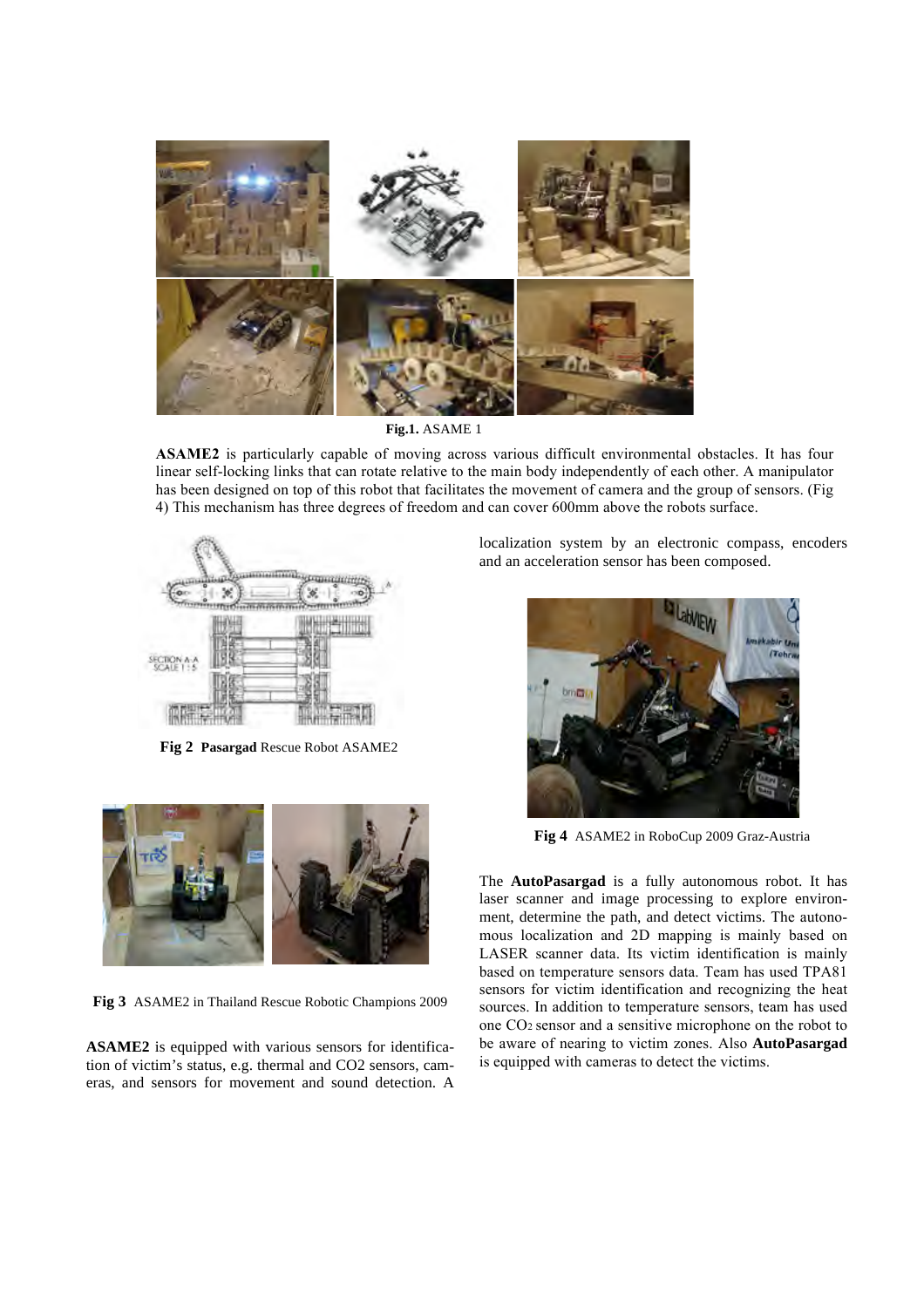

**Fig 5** Pasargad Autonomous Robot (**AutoPasargad**)

# **1. Operator Station Set-up and Break-Down (10 minutes)**

Regarding the limited amount of time for preparation of robots and the team's experiences in former international leagues, the operator system and the robots have been prepared distinctly. The operator system is ready in a toolbox. It includes an operator's laptop, an extra monitor, headphone, access point and a communication antenna that have been collected in a single unit for quick installation and also other equipments like pedal and throttle. The robot is ready to receive the operator commands as soon as it receives the signal from the on/off key. All these tasks for set up will be ready in just 3 minute.



**Fig 6 Pasargad** Operator Station Toolbox

## **2. Communications**

A wireless communication has been established using W-LAN802-11a communication network at 5GHz frequency. The information is gathered in the central processing unit of the robot via a hub-switch. The processed information is sent to the operator using Access Point. In case the communication fails, the robot will intelligently switch to autonomous mode until the reestablishment of communication.

| <b>Rescue Robot League</b> |                     |            |  |  |  |  |
|----------------------------|---------------------|------------|--|--|--|--|
| Pasargad (IRAN)            |                     |            |  |  |  |  |
| <b>Frequency</b>           | <b>Channel/Band</b> | Power (mW) |  |  |  |  |
| $5.0$ GHz $-$              | $1-14ch$            | $10$ ( mW) |  |  |  |  |
| 802.11a                    |                     |            |  |  |  |  |

# **3. Control Method and Human-Robot Interface**

The robot are controllable in both automatic (non autonomous) and manual modes. In the automatic mode, the robot gather and transfer information using an intelligent program and in case any problems occurred in the automatic control system, the type of the error is reported to the operator. In the manual mode, the operator can send signals to robot, using throttle and pedal, keyboard, and manipulator, and observe the gathered information of the robot through the monitors and gages. The operator can observe the picture of on second monitor, and also can exchange the different facilities of software between two monitors arbitrary. Other information that is available to the operator at any instant include the amount of carbon dioxide, temperature, charge of batteries, the orientation of robot relative to north pole, the angle between the robot links and main body, the amount of sound signals of the environment, and the instantaneous graphical shape of the robot. The program also enables the operator to perform some predetermined tasks such as climbing up and down stairs, ramps and also step fields. Also a simple consul exist in interface for especial conditions and extra info which is not available in interface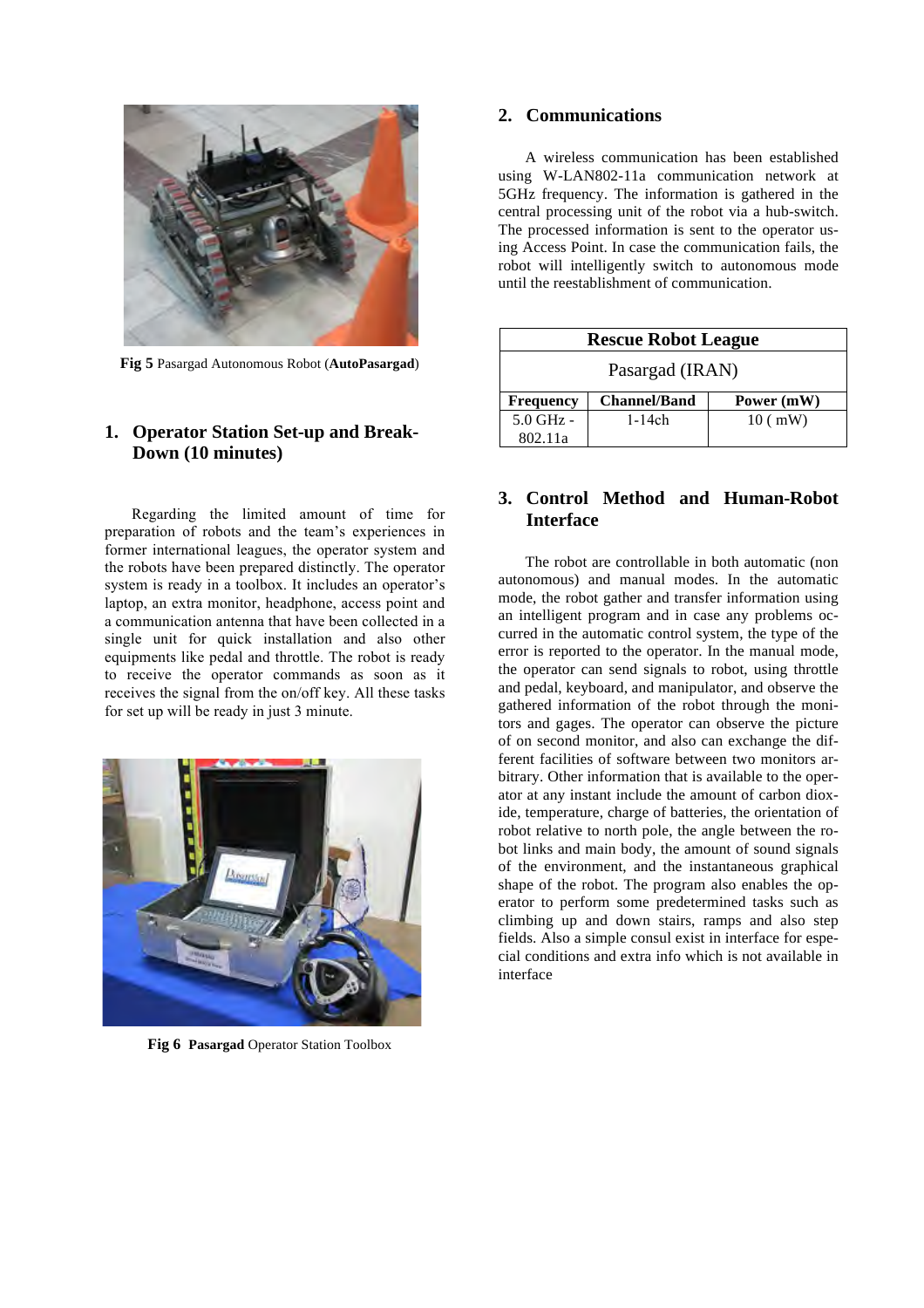

**Fig 7** User interface of the operator station (Switch on **Pasargad** ).

# **4. Map generation, Navigation and Localization**

For orientation and mapping a simple algorithm is used. This algorithm takes and combines its inputs from encoders, accelerometers, compasses with laser range finder

To generate the map, **laser scanner (Laser range scanner Hokuyo UGB-04LX-F01)** as a sensor, is being used. the angle of sight of this sensor is 240 degrees with accuracy of 0.36 degrees with a speed of 100 scans per second and the length of sight is from 0.02 to 6 meters with accuracy of 1mm.



**Fig 8** laser scanner (Hokuyo UBG-04LX-F01)

Three parameters will be identified in this map: Environment map

- Robot exploring path
- Victim location

Using the motor encoder, the displacement of the robot will be identified. The output of the encoders needs to be modified by using the accelerometer due to these reasons:

- Heavy shock
- Slipping of the robot in ramp field.
- Another error of the encoders output.
- -

The procedure of this method is as follows; the output of accelerometer will be integrated two times in each period of time. With this action the displacement will be known. This displacement will be compared with encoders output and at the end the encoders output will be modified. Laser scanner will be placed on a three degree of freedom (3-DOF) pan tilt. This pan tilt will hold the laser scanner in horizontal state throw north direction. In fact, it is used to minimize the probability of errors. X and Y motion will minimize the error that may occur due to trapping an exploring in ramp arenas and the Z motion will decrease the time of calculation due to robot rotation.

# **5. Electronical design**

### • **Main Board**

Main Board corresponds to communicate data between all electronic board, sending or receiving data, commands. All modular boards such as motor drivers and sensors have their own unique addresses. When each of these modular connects to internal Bus, main board will recognize them via protocol described in section below. Main board manages the allocation of internal Bus and calls each modular board between specific time intervals. If that board has been connected to the internal Bus, main board will send corresponding commands and then will receive status information or sensor data. Block diagram of main board is shown below. It is consist of an AVR microcontroller of Atmega series (Atmega 128) that operates on 16 MHz clock frequency. This microcontroller has two Usart ports. One of these Usart ports is used to communicate with RS232-Ethernet convertor and the other one is used as an internal Bus for modular boards.

Whenever a packet of data received from Rs232- Ethernet convertor, microcontroller checks its validity due to packet header, trailer and size that has been defined in communication protocol. If the packet passes the validity tests, its data will be used, otherwise the packet will be ignored.

Other duty of main board is to prevent the actions that may cause critical damages to the robot. Such situation, may occur when operator commands two arms that are in the same side of the robot, to move toward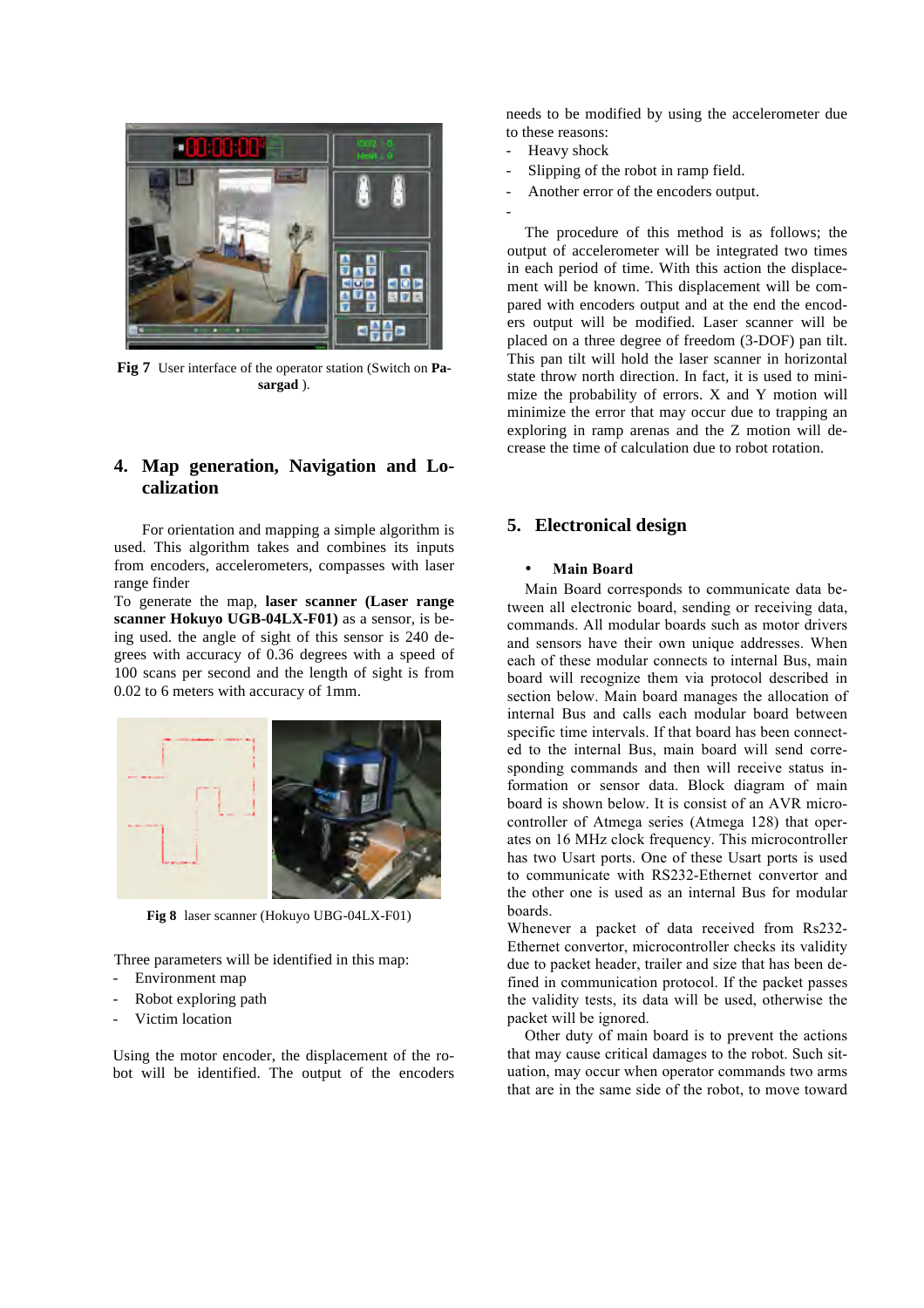each other. All the time main board acquires arm position via motor drivers and whenever requirement arises, it can terminate the operator commands to preventing the arms contact. Although in wireless communication failure, main board will be command all modular boards to go safe mode. For example in such situation main board will command motor drivers to turn off motors after 5 seconds. Also main board measures the battery charge level and manage charging process.



### **Motor Drivers**

The robot has six Maxon DC motors, with 500 step Encoder and 24 V driving voltage and maximum power of 150 watts. Starting current of motors is 75 A, due to this we have to limit the output current of motor driver boards to 25 A via sensing the motor currents. Also we need to control speed of motor. To do so, we apply a PWM signal to a powerful H-bridge. Encoder data can be served as speed feedback for locomotion motors and position data for four arms motors.

| <b>LOGIC UNIT</b>                        |                        | <b>POWER UNIT</b>                   |                         |  |
|------------------------------------------|------------------------|-------------------------------------|-------------------------|--|
| TTL<br><b>INTER</b><br>NAL<br><b>RIK</b> | <b>ENCODE</b><br>R BUS | <b>ISOLATI</b><br>ON<br><b>UNIT</b> | н-<br><b>BRIDG</b><br>E |  |
| <b>MICROCONTRO</b>                       |                        | <b>VOLTAGE</b>                      |                         |  |

#### • **Internal Bus communication Protocol**

Every modular board, such as CO2 sensor, thermal sensor and motor drivers connect to a Bus, called Internal Bus. This internal Bus is controlled by main board microprocessor. Actually main board serves as master and other modular board acts as Slave. Every modular board has unique address master sequentially puts valid addresses on the internal Bus and waits for response. All modular boards receive this address but only one board will response to that, by sending back own address to master. If master receives response in specific time interval, It will start to send commands, then master will wait for receiving responding data of modular board.

Bus is 9600 bits/s, that is suitable for our noisy environment in the robot. Also this board rate supports our real time requirements.

Also this protocol allows each board to plug/unplug process independently and freely that facilitate repairmen process. Block diagram of these drivers is shown above . Logic ports operate from 5 volts of internal Bus and have ability to sense motor current, encoder pulse counter, storing latest position of motor. Logic parts connect to internal Bus via microcontroller USART and receives commands from main board and then sends sensed current data and encoder position to it.

Power parts have isolated 24 V power supply to driving motors and special voltage boost unit to signal H-Bridge MOSFET Gates. Maximum allowable driving power supply is 200 volts and maximum driving current is limited to 25 A therefore maximum power of driving boards is 600 Watts.

#### • **Communication Protocol**

Communication protocol between robot and computer interface is as mentioned. Main board puts its gathered data in a packet and sends it via USART port to Rs232-Ethernet convertor.

Rs232-Ethernet put this packet in standard Ethernet packets and send to Ethernet Hub-Switch and then to access point to transfer to the base. Our crude packet consists of a header and trailer and has its defined size and some CRC bits to checking validity. If a packet fails to pass validity check, will be neglected. Such protocol are used to send data from computer interface to robot.

## **6. Sensors for Victim Identification**

#### • **Compass**

In this robot three different compasses with 3 different assumed north directions are used, each north differs by 45 degrees relative to the others. This has been done to improve accuracy and reduce erroneous results.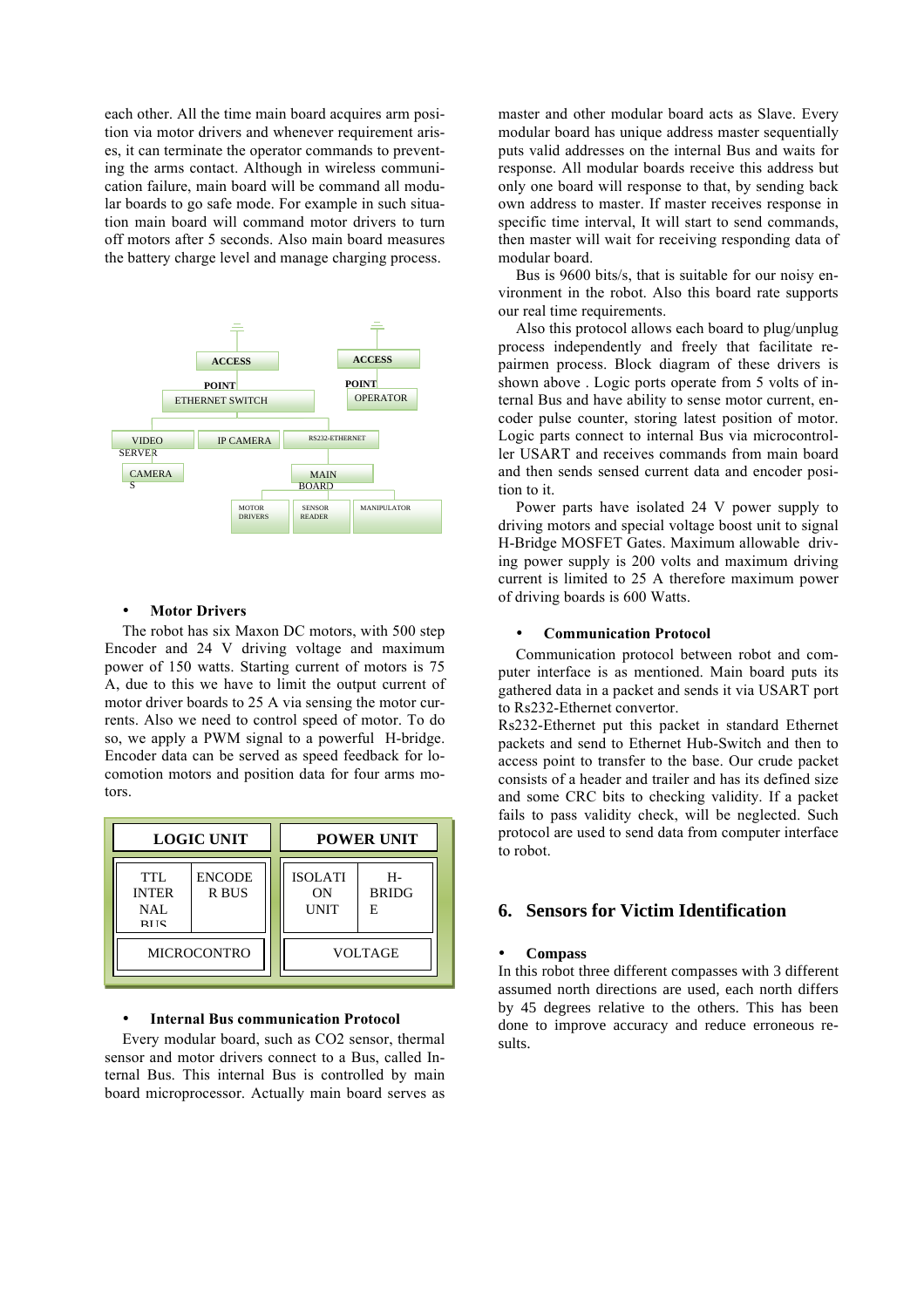

**Fig 9 a.** Compass sensor .**b**. CO2 sensor -CDM4160-MOO

### • **Ultrasonic**

In the left and right sides of the robot, in which the operators sight is limited ultrasonic devices are used to find blocks or objects.

### • **Thermal sensor**

Three TPA81 sensors which are none contact sen sors are used.

## • **CO2 sensor**

The CO2 sensor used is CDM4160-MOO that has the ability to measure CO2 levels up to 8000 ppm. (Fig.9-b). The microcomputer takes data and renews it once per second. The processor calculates CO2 concentrations based on the difference between current sensor output and a baseline value.

#### • **Microphone**

The cameras installed all have microphones and these microphones are used to gather sound.

### • **Camera**

Analogue HD camera from Itex company is used to show a wide scene in front of the robot for its perfect locomotion.

• **DVR**

For transferring analogue signal of camera the 4 channel DVR (Itex Co) is used. With this device real-time pictures without losing quality is available.

## **7. Robot Locomotion**

The Pasargad team will compete with a teleoperated robot with tracks and a autonomous robot in this competition. As robot with tracks perform better than robots with wheels in difficult and variable paths in competitions, the choice of using tracks seems to be the best choice. Robots that have tracks or chains for movement can easily traverse obstacles that would stop robots with wheels

Track robots have this capability of motion but at the price of the difficulty of design and building, cost and lower efficiency. So tracks are a good option here but they are not always the best choice.

**8-1 ASAME1 Designed Mechanism** For the track mechanism of this robot, each wheel has a gear like profile of the standard type XL on its outer surface which engages the same profile in the inner surface of the tracks. On the outer surface of the tracks cuboids of average height of 35mm are places 30mm apart to produce the capability of engagement with different obstacles. Each of the pair of propulsion wheels has two motors of the type Buhler-1.61.050.446 on either side (Fig.10). These motors are 12 volts with direct current, and each has a gear box with a ratio of 1:96. The speed limit of the motors is 2400 rpms and maximum torque output of 46.3 mN.m. The choice of motor was based on the calculations relating to the dynamics of the robot as well as a comparison of motors provided by different manufacturers. The robot has the capability of lowering its tracks to increase the surface of contact of the robot with different obstacles. This is achieved by a Buhler motor of the type 1.61.050.448 with a gear box designed by the team with a ratio of 1:3.



**Fig 10** - Buhler DC motors **(ASAME1 & AutoPasargad)**



**Fig 11** - Maxon DC motor (**Pasargad**)

### **Block diagram**

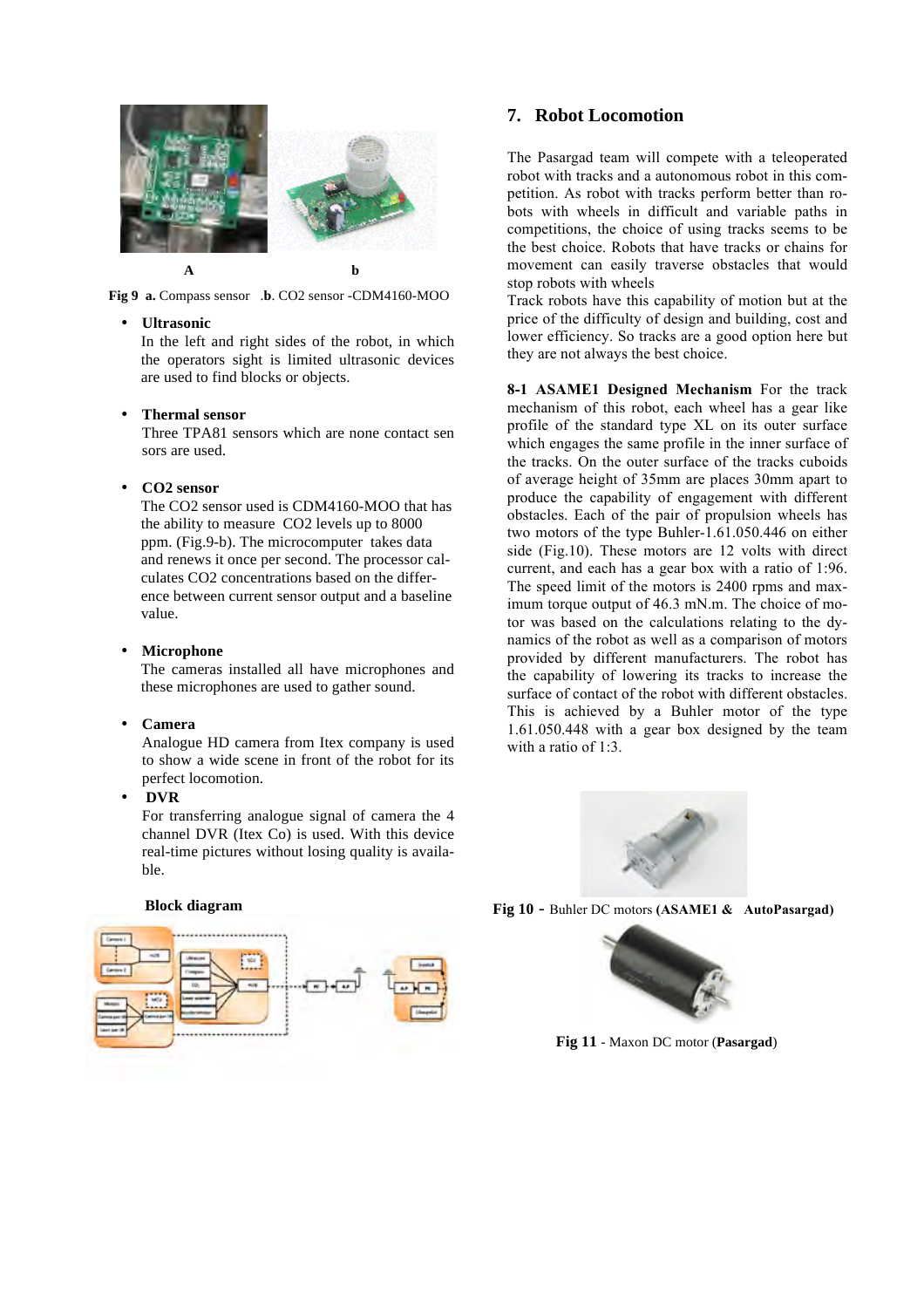**8-2 Pasargad Designed Mechanism: Pasargad** is a robot with the capability of traversing the most difficult of obstacles. This robot has four linear arms which have the ability to rotate freely relative to the main body of the robot, even though they have been designed to be self locking. The robot has six worm gear boxes each with its own motor, so that two motors move the robot itself and the other four rotate the arms. Other advantage is its fully wrapped shape with tracks. It causes the robot cross step field easily. The motors were pur-chased from MAXON Motor Co. of the model 148867.

For this robot, manipulator has been designed to move the camera and other sensors. This manipulator has three degrees of freedom.

**8-3 AutoPasargad Designed Mechanism:** For the track mechanism of this robot, each wheel has a gear like profile of the standard type XL on its outer surface which engages the same profile in the inner surface of the tracks. On the outer surface of the tracks cuboids of average height of 30mm are places 25mm apart to produce the capability of engagement with different obstacles and moving smoothly over ramps. Each of the pair of propulsion wheels has two motors of the type Buhler-1.61.050.446 on either side (Fig.10). This robot is capable of traversing new obstacles that is introduced in new rules of RRRL2010.

# **8. Team Training for Operation (Human Factors)**

Team training for operation needs to be familiar with the robot control system. Our very easy and user friendly interface, let any new operator to be a well trained operator. Having a professional operator also needs to have practice in a real arena of competition and try that situation. So we have prepared a small arena which includes some step fields, Staircase, some ramps and also pallets. So it can be a good practice for any team to gain some experience before participating in any competition.



**Fig 12** Pasargad Team Training Sample Arena

# **9. Possibility for Practical Application to Real Disaster Site**

Even though the robot has not been tested in realistic environments, the team believes that based on tested performed in simulations of real environments and competitions the robot can perform adequately in these environments.

Still, realistic situations were taken into account during the entirety of the design process. The mechanical equipments and capabilities of **Pasargad** stand it in good stead to traverse environments with small stones, surfaces with different slopes, areas with discrete stairs, and unstable uneven surfaces. It can also be assembled and disassembled very easily and this can also be done by an untrained person and thereby also transported to the area easily and quickly. Also the body of both robots can take the stains of a real situation.

## **10. References**

1. Jorge Angeles," Fundamentals of Robotic Mechanical Systems: Theory, Methods, and Algorithms, Second Edition", Springer-Verlag New York, Inc., 2003